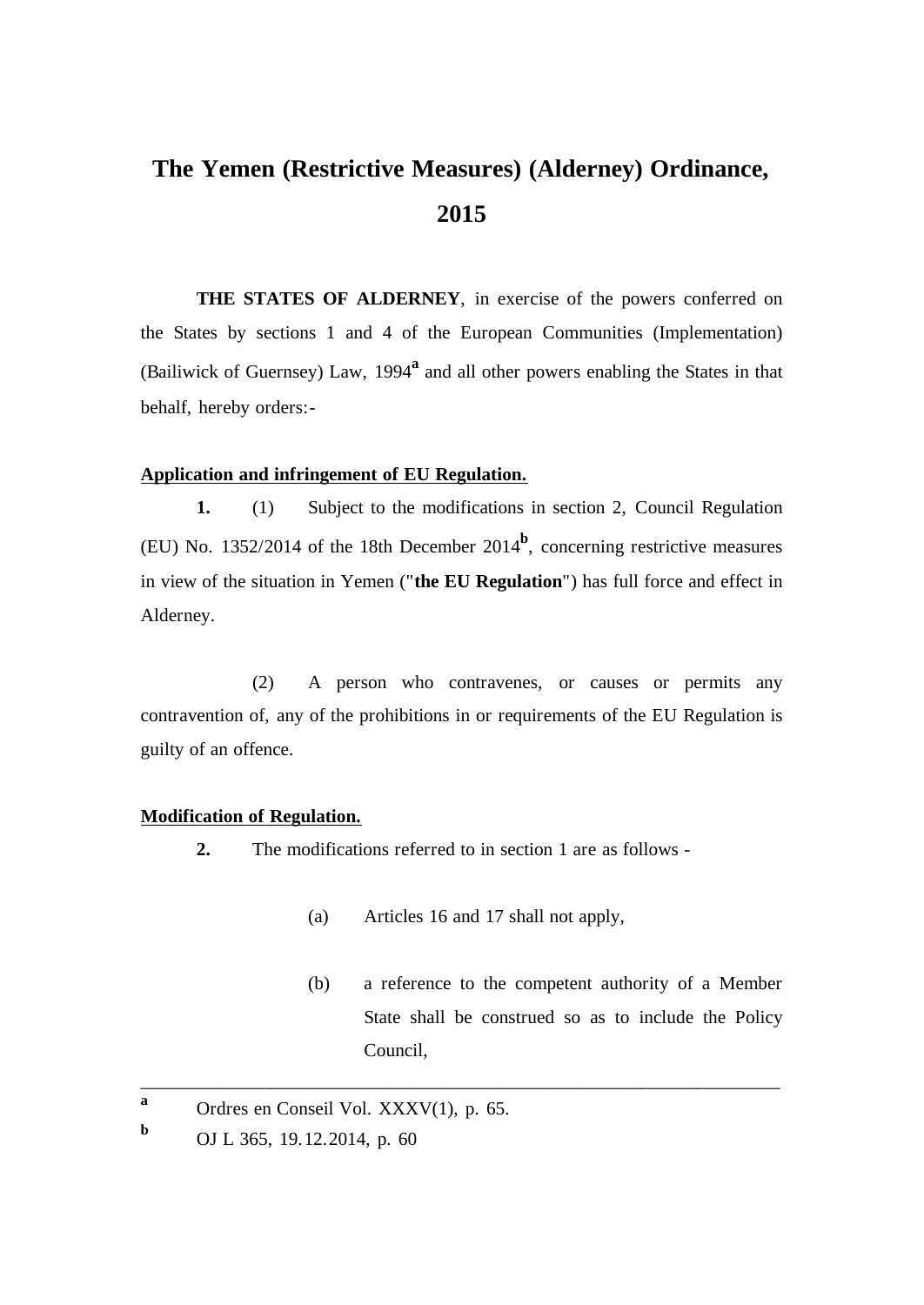- (c) a reference to the obligation of a competent authority of a Member State, or Member State, to inform or notify shall be construed as an obligation on the part of the Policy Council to inform or notify one of Her Majesty's Principal Secretaries of State,
- (d) a reference to the obligation of any natural or legal person, entity or body to transmit information to the Commission shall be construed as an obligation to transmit such information to the Policy Council,
- (e) a reference to a Member State shall be construed so as to include Alderney,
- (f) a reference to the Union shall be construed so as to include Alderney,
- (g) a reference to a vessel under the jurisdiction of a Member State shall be construed so as to include a Guernsey ship and a Guernsey fishing vessel,
- (h) a reference to an aircraft under the jurisdiction of a Member State shall be construed so as to include an aircraft registered on the Register of Aircraft established under the Aviation Registry (Guernsey) Law, 2013<sup>c</sup>,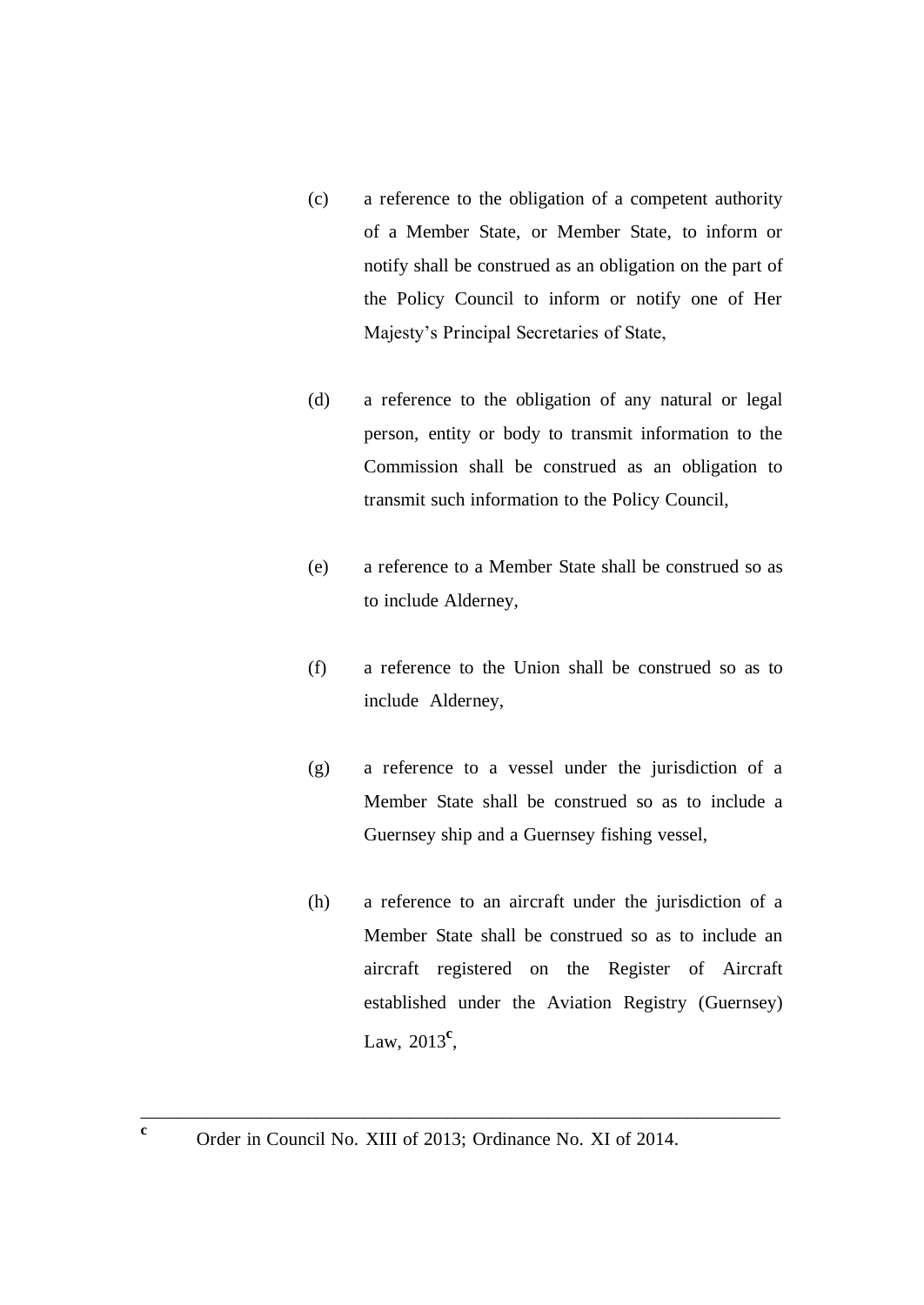- (i) a reference to the territory of the Union and its airspace shall be construed so as to include Alderney, its airspace and the territorial waters adjacent thereto, and
- (j) the inclusion of any natural or legal person, entity or body in the list provided for by Article 2 of the EU Regulation shall be subject to any annulment of the EU Regulation in its application to that person, entity or body by the Court of Justice of the European Union and having effect in the European Union for the time being.

## **Appeals against decisions of Policy Council.**

**3.** (1) A person aggrieved by a decision of the Policy Council made under the EU Regulation may appeal to the Ordinary Court against that decision on the grounds that -

- (a) the decision was ultra vires or there was some other error of law,
- (b) the decision was unreasonable,
- (c) the decision was made in bad faith,
- (d) there was a lack of proportionality, or
- (e) there was a material error as to the facts or as to the procedure.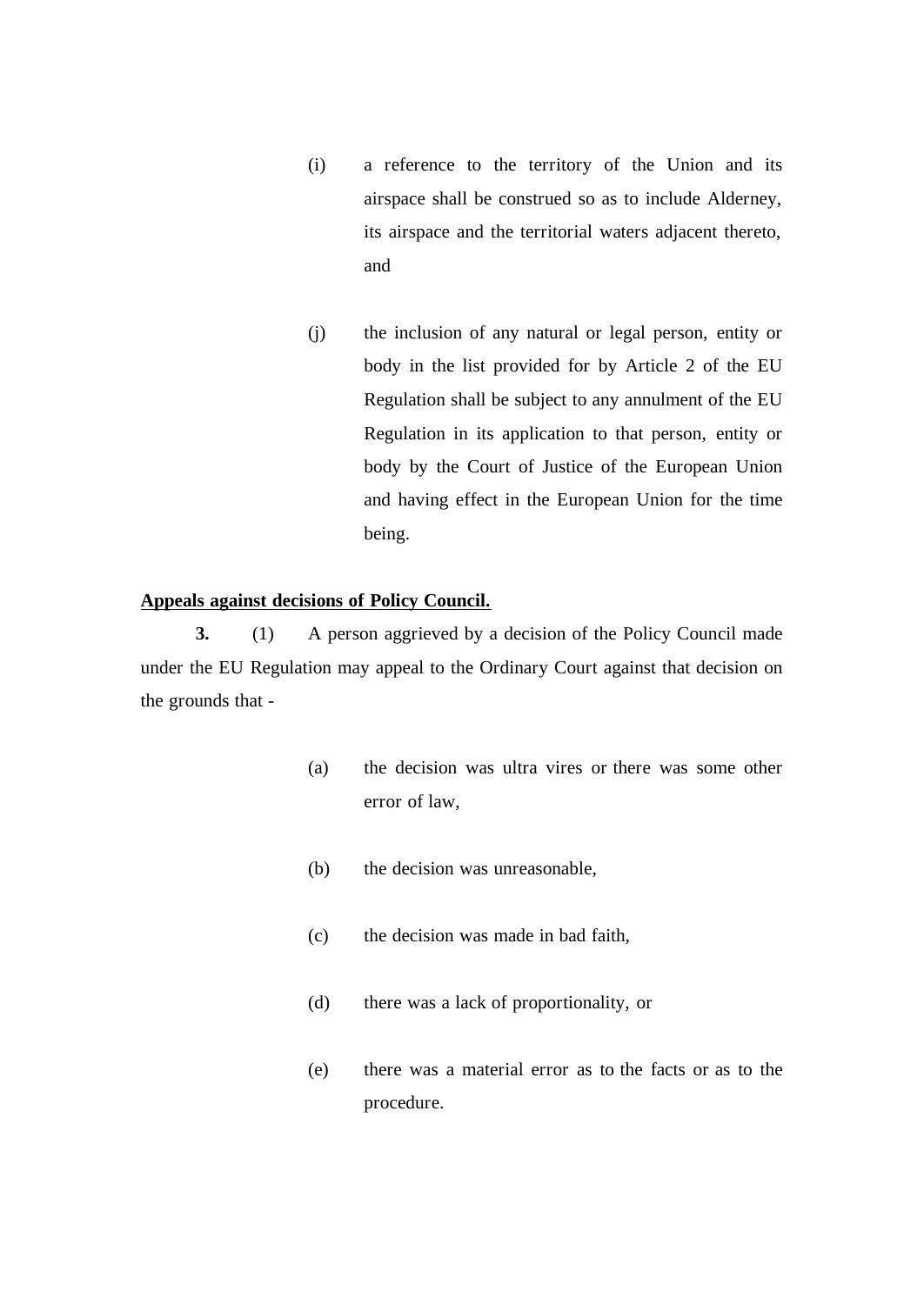- (2) An appeal under this section shall be instituted
	- (a) within a period of 28 days immediately following the date of the decision of the Policy Council (or such other period as the Ordinary Court may in any particular case direct), and
	- (b) by summons served on the Chief Minister stating the grounds and material facts on which the appellant relies.

(3) The Chief Minister may, where an appeal under this section has been instituted, apply to the Ordinary Court, by summons served on the appellant, for an order that the appeal shall be dismissed for want of prosecution; and, on hearing the application, the Court may -

- (a) dismiss the appeal or dismiss the Chief Minister' s application (in either case on such terms and conditions as the Court may direct), or
- (b) make such other order as the Court considers just,

and the provisions of this subsection are without prejudice to the inherent powers of the Royal Court or to the provisions of rule 52(3) of the Royal Court Civil Rules, 2007**<sup>d</sup>** .

- (4) On an appeal under this section the Ordinary Court may -
- **<sup>d</sup>** O.R.C. No. IV of 2007; amended by No. II of 2008.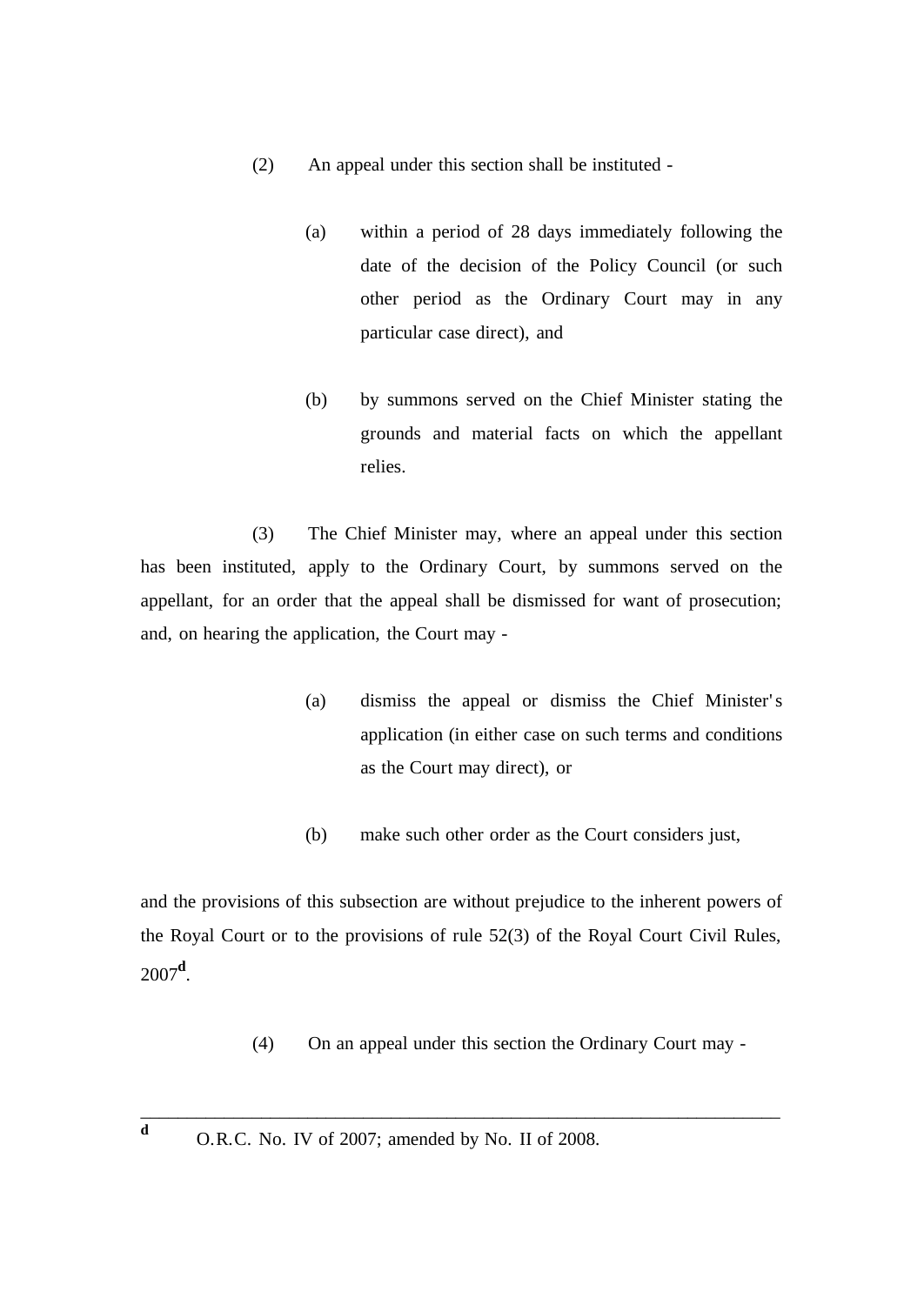- (a) set the decision of the Policy Council aside and, if the Court considers it appropriate to do so, remit the matter to the Policy Council with such directions as the Court thinks fit, or
- (b) confirm the decision, in whole or in part.

(5) On an appeal under this section the Ordinary Court may, upon the application of the appellant, and on such terms as the Court thinks just, suspend or modify the operation of the decision in question, pending the determination of the appeal.

(6) An appeal from a decision of the Ordinary Court made on an appeal under this section lies, with leave of the Ordinary Court or Court of Appeal, to the Court of Appeal on a question of law.

(7) Section 21 of the Court of Appeal (Guernsey) Law, 1961**<sup>e</sup>** ("powers of a single judge") applies to the powers of the Court of Appeal to give leave to appeal under subsection (6) as it applies to the powers of the Court of Appeal to give leave to appeal under Part II of that Law.

# **Powers to obtain information.**

**4.** The Schedule has effect in order to facilitate the obtaining, by or on behalf of the Policy Council, of information and documents for the purpose of ensuring compliance with the EU Regulation.

\_\_\_\_\_\_\_\_\_\_\_\_\_\_\_\_\_\_\_\_\_\_\_\_\_\_\_\_\_\_\_\_\_\_\_\_\_\_\_\_\_\_\_\_\_\_\_\_\_\_\_\_\_\_\_\_\_\_\_\_\_\_\_\_\_\_\_\_\_

# **Failure to provide information or to co-operate.**

- **5.** A person who, without reasonable excuse, fails to comply with any
- 
- **<sup>e</sup>** Ordres en Conseil Vol. XVIII, p. 315.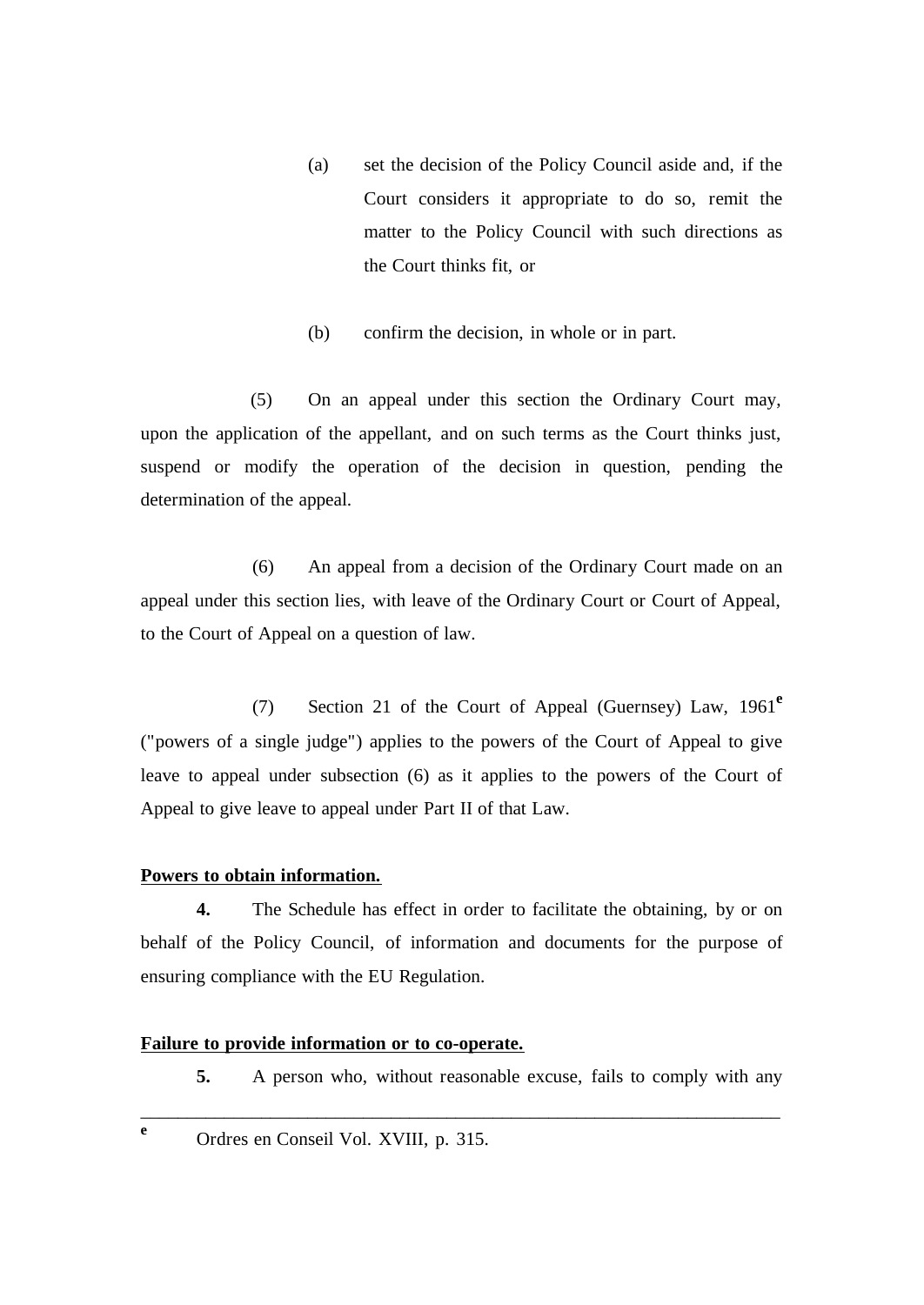obligation to provide information to or co-operate with the Policy Council in the exercise of any power to request or demand the provision of information, or the cooperation of any person, under any article of the EU Regulation is guilty of an offence.

# **Furnishing of false information etc.**

**6.** A person who in purported compliance with any article of the EU Regulation intentionally furnishes any false information, document or explanation, or recklessly furnishes any information, document or explanation which is false, is guilty of an offence.

# **Penalties and proceedings.**

**7.** (1) A person guilty of an offence under -

- (a) section  $1(2)$ , 5 or 6, or
- (b) paragraph 2(b) or (c) of the Schedule,

is liable -

- (i) on conviction on indictment, to imprisonment for a term not exceeding two years, to a fine, or to both,
- (ii) on summary conviction, to imprisonment for a term not exceeding three months, to a fine not exceeding level 5 on the uniform scale, or to both.
- (2) A person guilty of an offence under paragraph 2(a) or 3(2) of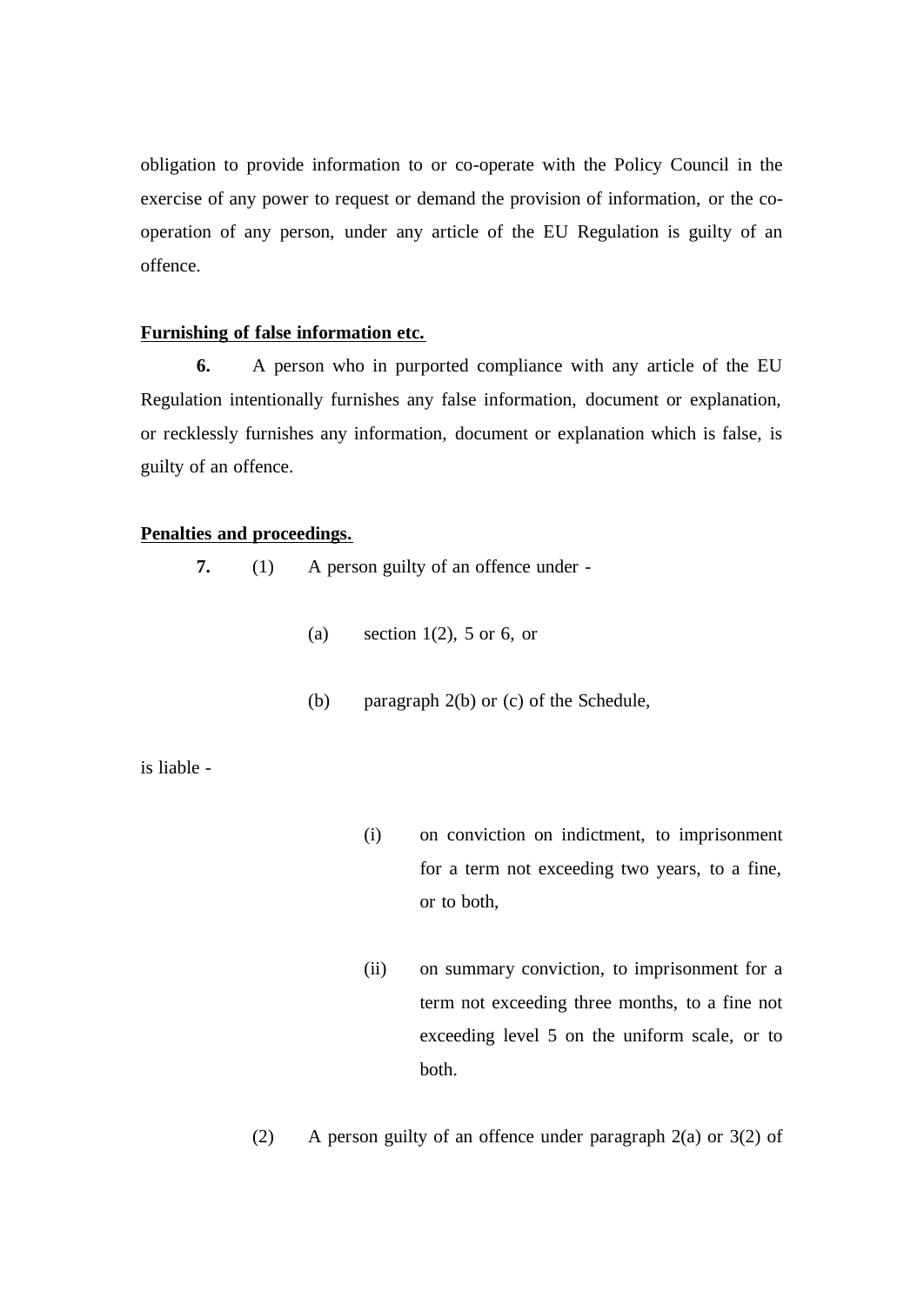the Schedule is liable on summary conviction to imprisonment for a term not exceeding three months, to a fine not exceeding level 5 on the uniform scale, or to both.

## **Offences by bodies corporate and unincorporated bodies.**

**8**. (1) Where a body corporate is guilty of an offence under this Ordinance, and the offence is proved to have been committed with the consent or connivance of, or to be attributable to any neglect on the part of, any director, manager, secretary or other similar officer of the body corporate, or any person purporting to act in any such capacity, he as well as the body corporate is guilty of the offence and may be proceeded against and punished accordingly.

(2) Where the affairs of a body corporate are managed by its members, subsection (1) applies in relation to the acts and defaults of a member in connection with his functions of management as if he were a director of the body corporate.

(3) Where an offence under this Ordinance is committed by an unincorporated body and is proved to have been committed with the consent or connivance of, or to be attributable to any neglect on the part of -

- (a) in the case of a partnership, any partner,
- (b) in the case of any other unincorporated body, any officer of that body who is bound to fulfil any duty whereof the offence is a breach or, if there is no such officer, any member of the committee or other similar governing body, or
- (c) any person purporting to act in any capacity described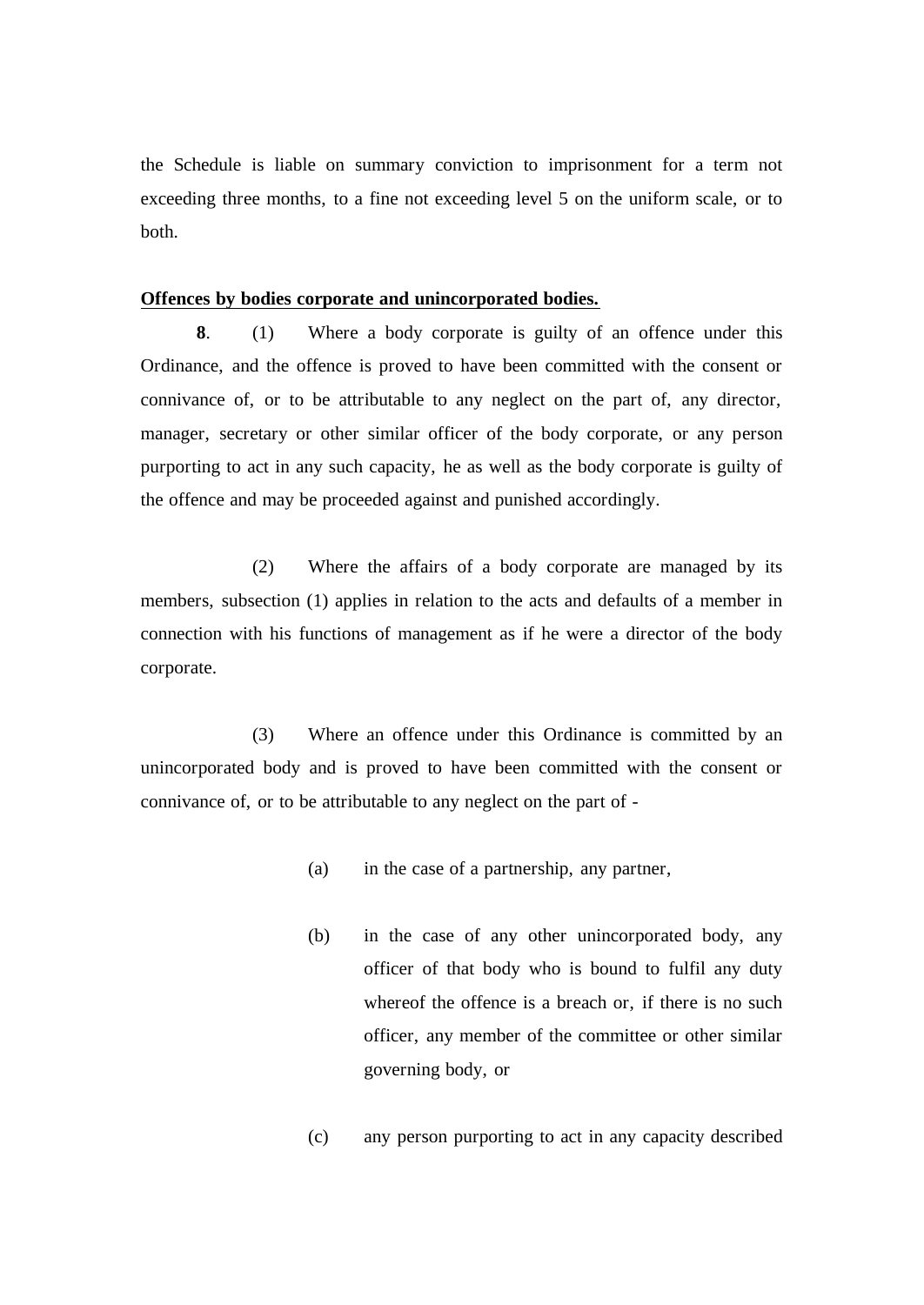#### in paragraph (a) or (b),

that person as well as the unincorporated body is guilty of the offence and may be proceeded against and punished accordingly.

(4) Where an offence under this Ordinance is alleged to have been committed by an unincorporated body, proceedings for the offence shall be brought in the name of that body and not in the name of any of its members.

(5) A fine imposed on an unincorporated body on its conviction of an offence under this Ordinance shall be paid from the funds of that body.

### **Certain provisions of Customs and Excise Law applicable.**

**9.** (1) Section 55 of the Customs and Excise (General Provisions) (Bailiwick of Guernsey) Law, 1972 applies to the detention of a person for an offence under section 1 as it applies to the detention of a person for an offence under the customs Laws or excise Laws.

(2) Sections 61 to 65 of the Customs and Excise (General Provisions) (Bailiwick of Guernsey) Law, 1972 apply in relation to offences, fines, penalties and proceedings for offences under this Ordinance as they apply to offences, fines, penalties and proceedings for offences under the customs Laws or excise Laws.

### **Interpretation.**

**10.** (1) In this Ordinance, except where the context requires otherwise -

"**advocate**" means an advocate of the Royal Court of Guernsey,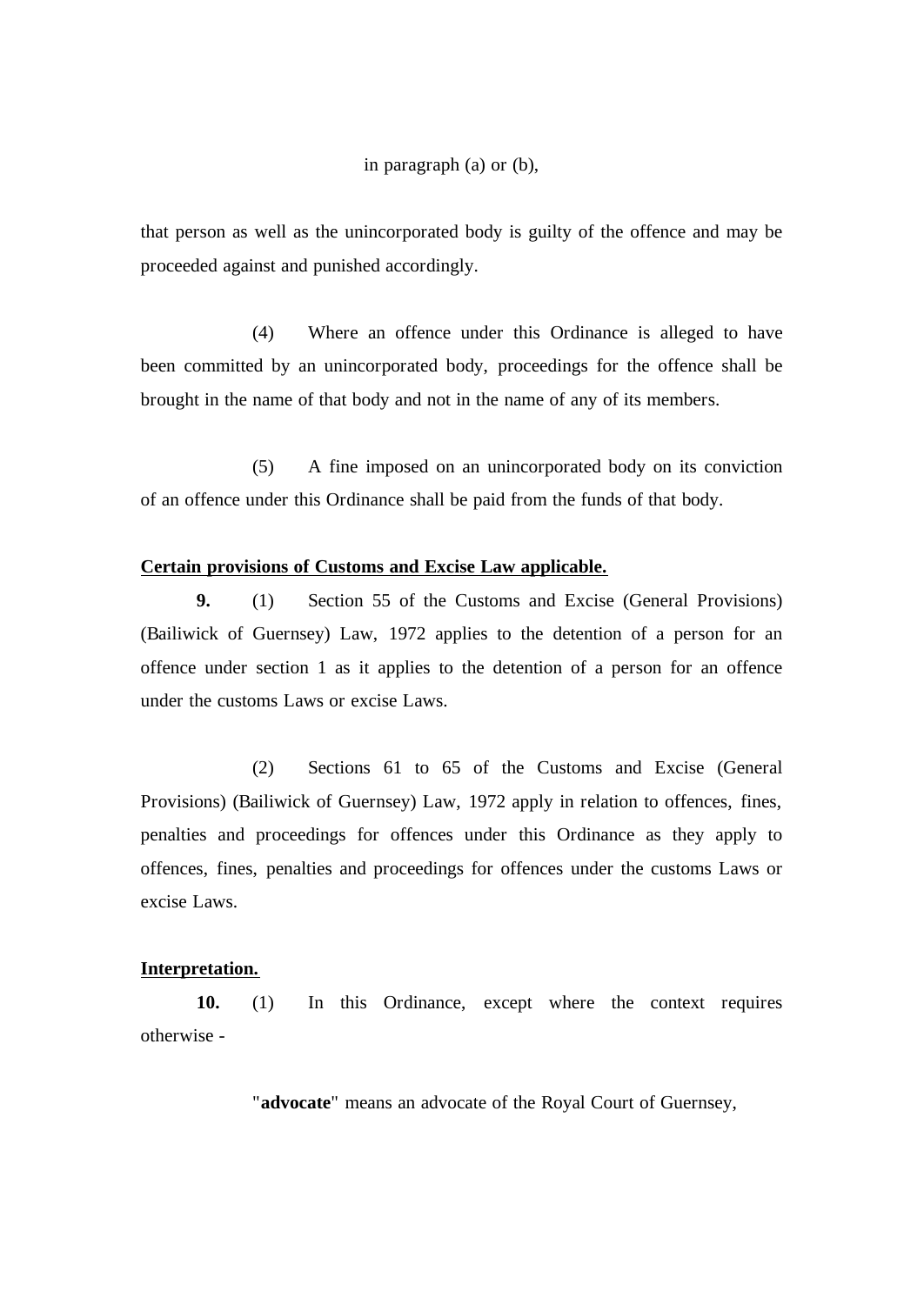"**Bailiff**" includes the Bailiff, the Deputy Bailiff, a Lieutenant Bailiff, a Juge-Délégué and a Judge of the Royal Court,

"**contravention**" includes failure to comply, and cognate expressions shall be construed accordingly,

"**Court of Appeal**" means the court established by the Court of Appeal (Guernsey) Law, 1961,

"**customs Laws**" and "**excise Laws**" mean those provisions of the Customs and Excise (General Provisions) (Bailiwick of Guernsey) Law, 1972 and any other enactment for the time being in force relating to customs or, as the case may be, excise,"

"**enactment**" includes a Law, an Ordinance and any subordinate legislation,

"**EU Regulation**" has the meaning given by section 1,

"**Guernsey fishing vessel**" and "**Guernsey ship**" have the meanings given by section 294(1) of the Merchant Shipping (Bailiwick of Guernsey) Law, 2002**<sup>f</sup>** ,

"**Judge of the Royal Court**" means the office of that name established by section 1 of the Royal Court (Reform) (Guernsey) Law,

**<sup>f</sup>** Ordres en Conseil Vol. XLIV(2), p. 1; Order in Council No. XIII of 2010; Merchant Shipping (Bailiwick of Guernsey) (Amendment) Law, 2014; Recueil d' Ordonnances Tome XXIX, p. 406; Tome XXXIII, p. 624; Ordinance No. LIV of 2012 .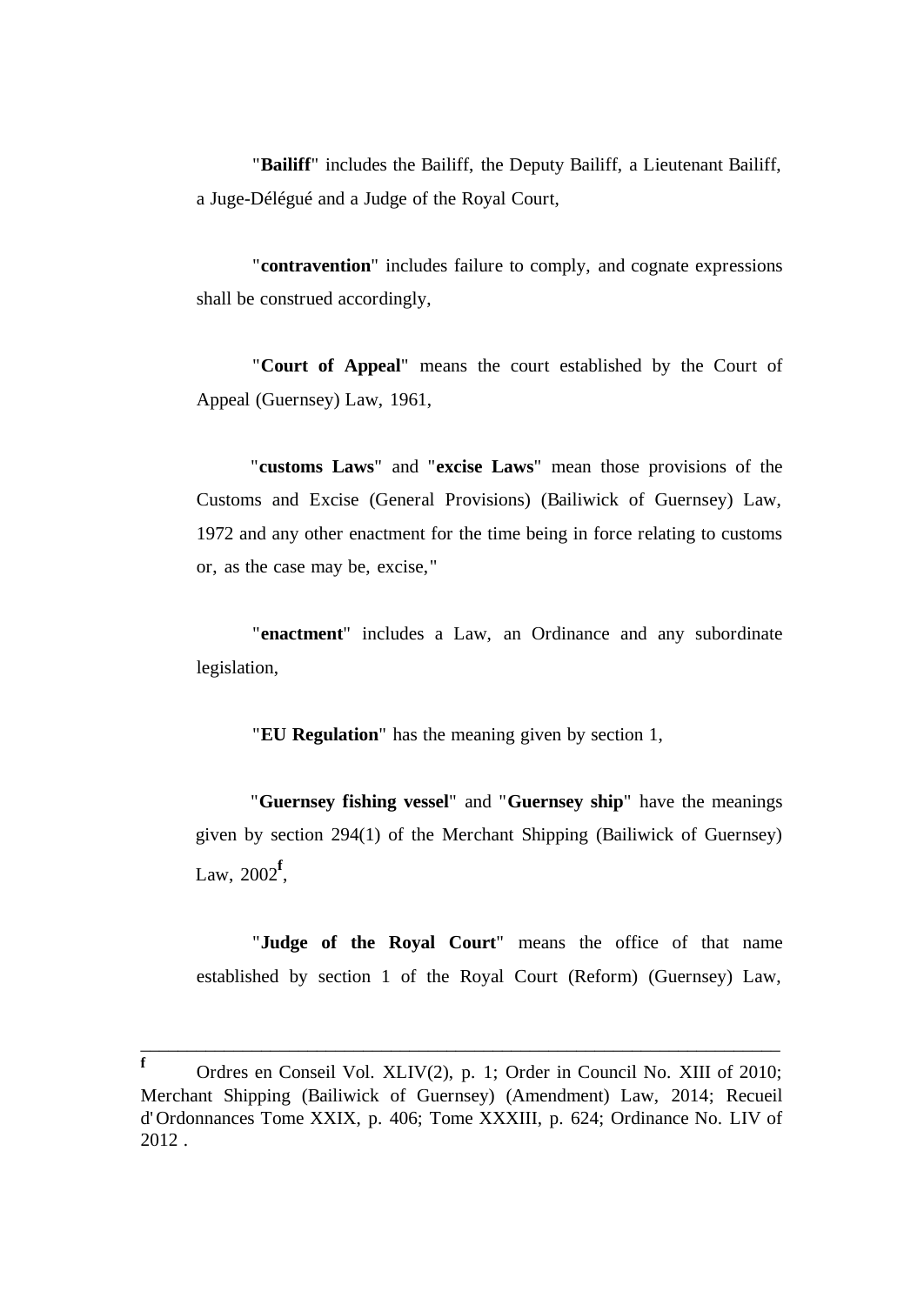2008**<sup>g</sup>** ,

"**Ordinary Court**" means the Royal Court of Guernsey sitting as an Ordinary Court which, for the purposes of this Ordinance, may be validly constituted by the Bailiff sitting alone,

"**Policy Council**" means the States of Guernsey Policy Council,

"**subordinate legislation**" means any regulation, rule, order, rule of court, resolution, scheme, byelaw or other instrument made under any statutory, customary or inherent power and having legislative effect, but does not include an Ordinance, and

"**uniform scale of fines**" means the scale of fines from time to time in force under the Uniform Scale of Fines (Alderney) Law, 1989**<sup>h</sup>** ,

and other terms used in this Ordinance and the EU Regulation shall have the same meaning as in the EU Regulation.

(2) A reference in this Ordinance to an enactment or to the EU Regulation is a reference thereto as from time to time amended, repealed and reenacted (with or without modification), extended or applied.

## **Citation.**

**11.** This Ordinance may be cited as the Yemen (Restrictive Measures) (Alderney) Ordinance, 2015.

<sup>&</sup>lt;sup>g</sup> Order in Council No. XXII of 2008.

**<sup>h</sup>** Ordres en Conseil Vol. XXXI, p. 306.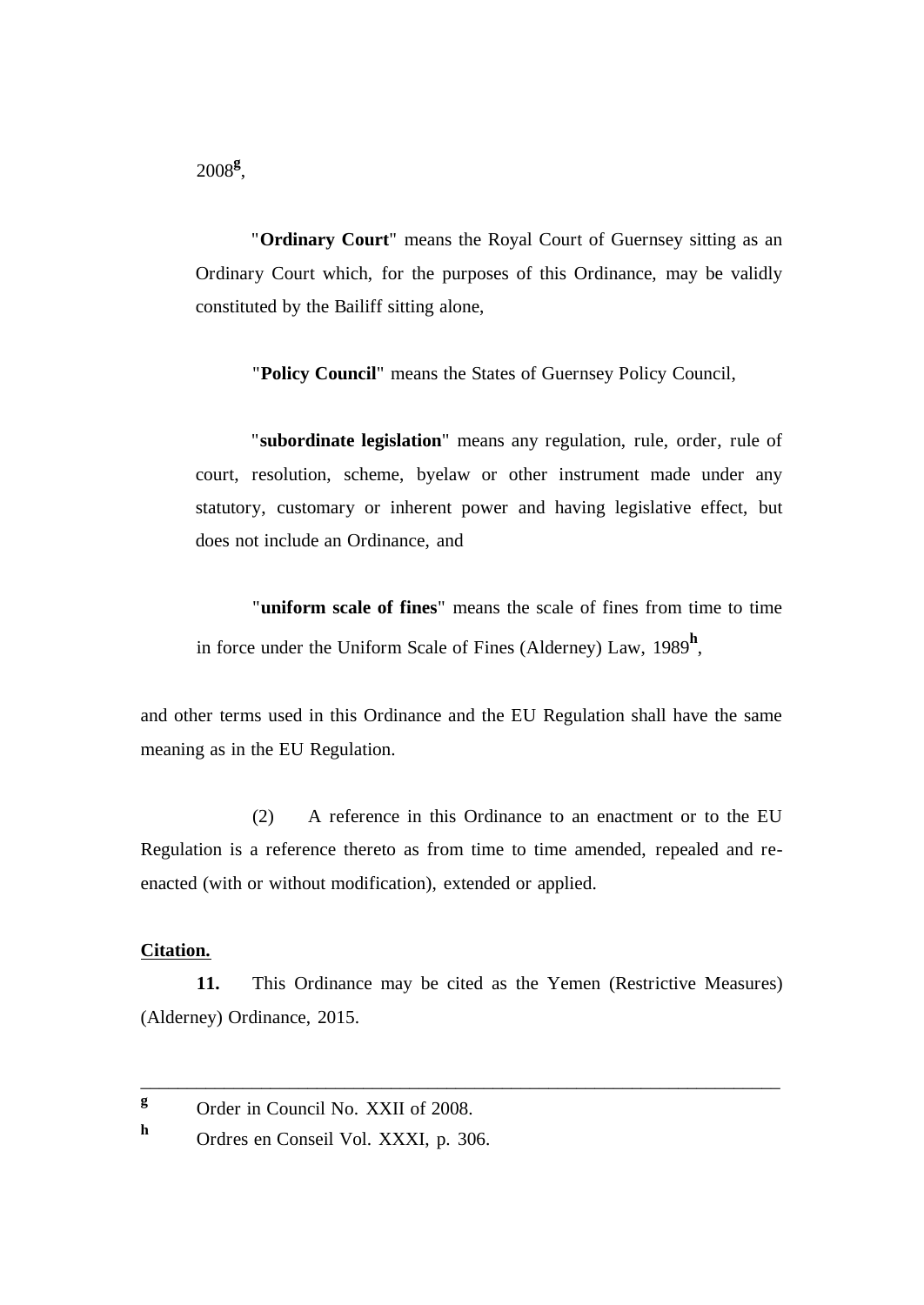#### **SCHEDULE**

## Section 4

## INFORMATION

**1.** (1) The Policy Council (or any person authorised by it for that purpose either generally or in a particular case) may request any person to furnish or produce to it (or, as the case may be, to that authorised person) such information and documents in his possession or control as the Policy Council (or, as the case may be, that authorised person) may require for the purpose of ensuring compliance with the EU Regulation; and a person to whom such a request is made shall comply with it within such time and in such manner as may be specified in the request.

(2) No obligation of secrecy or confidence or other restriction on the disclosure of information to which any person may be subject, whether arising by statute, contract or otherwise, is contravened by reason of the disclosure by that person or by any of his officers, servants or agents of any information or document in compliance with this Schedule.

(3) Nothing in this Schedule compels the production by an advocate or other legal adviser of a communication subject to legal professional privilege; but an advocate or other legal adviser may be required to give the name and address of any client.

(4) Where a person is convicted of an offence under this Schedule of failing to furnish any information or produce any document, the court may make an order requiring him, within such period as may be specified in the order, to furnish the information or produce the document.

(5) The power conferred by this paragraph to request any person to produce documents shall include power to take copies of or extracts from any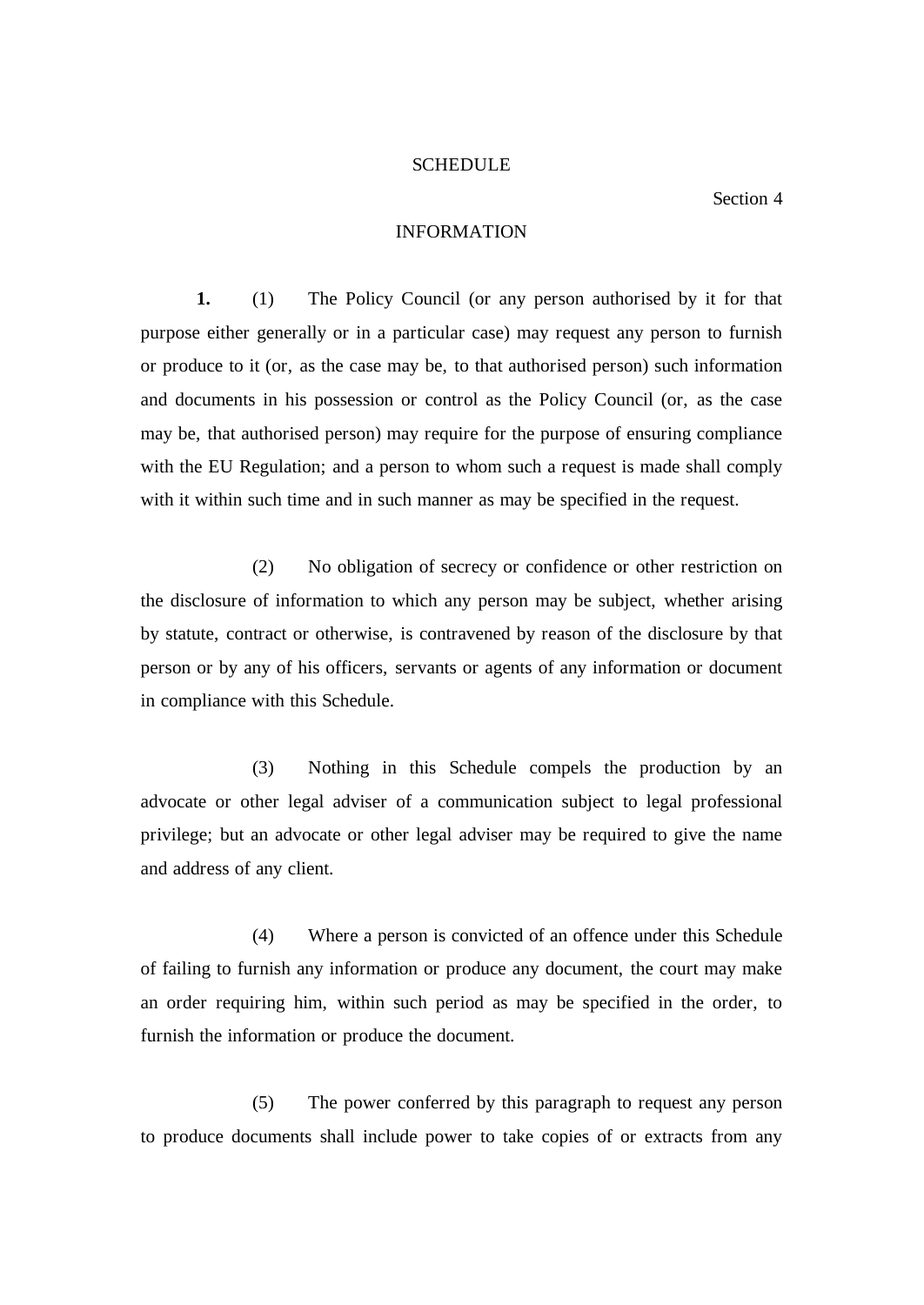document so produced and to request that person or, where that person is a body corporate, any other person who is a present or past officer of, or is employed by, the body corporate, to provide an explanation of any such document.

- **2.** A person who
	- (a) without reasonable excuse, refuses or fails within the time and in the manner specified (or, if no time is specified, within a reasonable time) to comply with a request made under this Schedule,
	- (b) intentionally furnishes any false information, document or explanation, or recklessly furnishes any information, document or explanation which is false, to any person exercising his powers under this Schedule, or
	- (c) with intent to evade the provisions of this Schedule, destroys, mutilates, defaces, tampers with, falsifies, secretes, removes or otherwise disposes of any document,

is guilty of an offence.

**3.** (1) No information furnished or document produced (including any copy or extract made of any document produced) by any person in pursuance of a request or order made under this Schedule shall be disclosed except -

> (a) with the consent of the person by whom the information was furnished or the document was